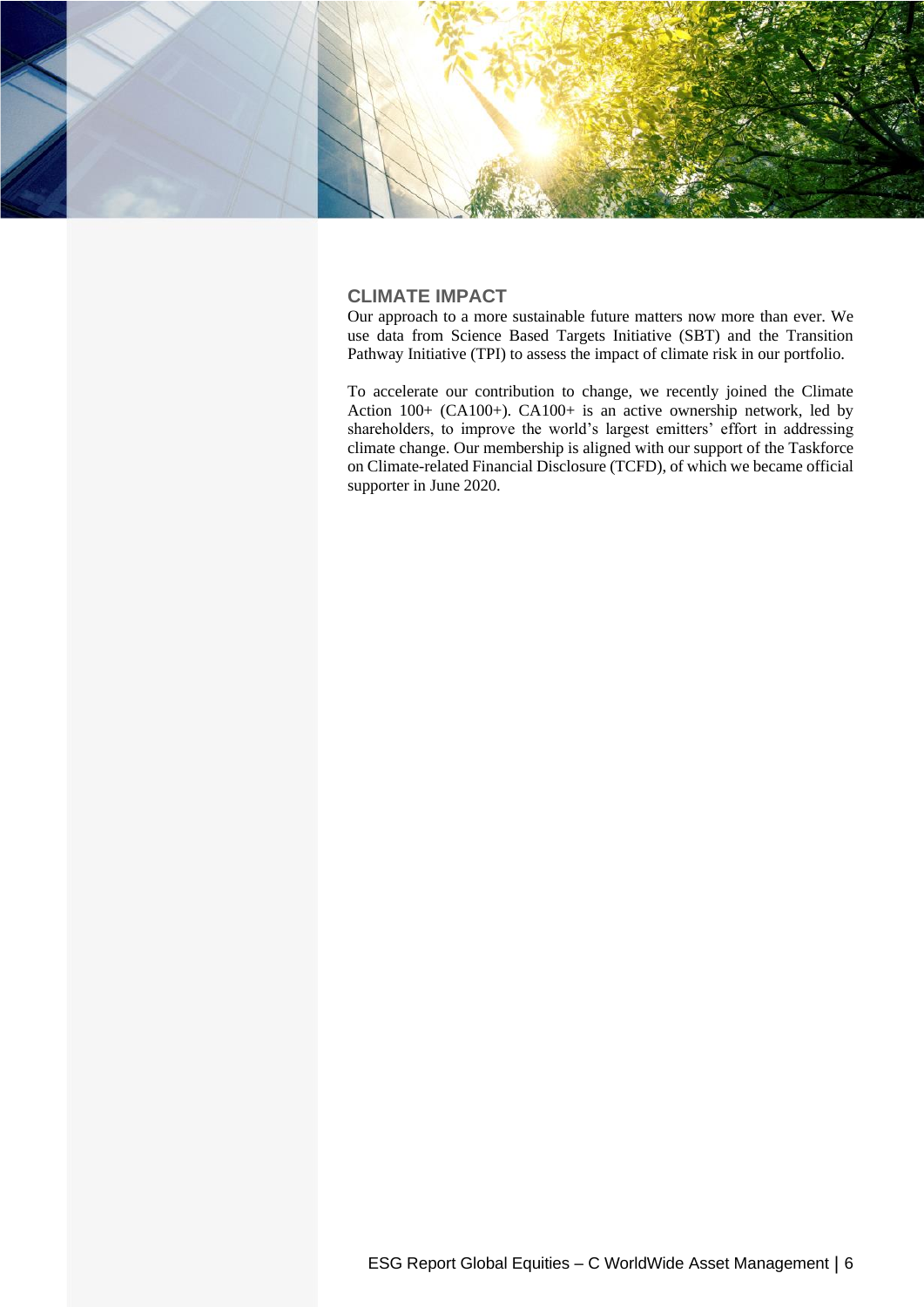



### Climate Targets Assesment (% portfolio weight)

Currently 57% of the portfolio's value is aligned with international climate goals. This includes ambitious targets set by the companies as well as committed and approved Science Based Targets (SBT).

# **QUARTERLY VOTING STATUS**

The first quarter of the year lightly kicks off the proxy season. Below are a few highlights of the votes we cast.

## **Visa**

We supported the shareholder proposal for the right to act on written consent given this would enhance shareholder rights.

### **Siemens**

We supported the shareholder proposal to allow shareholder questions during virtual meetings, as this would also have a positive impact on shareholders rights.

#### **Samsung Electronics**

We voted against management on election of the proposed outside directors. We find that the inaction towards removing convicted directors is not in line with proper governance oversight.

### **Ping An Insurance**

As in previous years, we voted against management on issuance of equity or equity-linked securities. The need for flexibility must be balanced with providing reasonable protection for shareholder interests. As such, the aggregate share issuance limit (inclusive of share reissuance limit, if any) should be no more than 10% of the relevant class of shares and the discount limit should not exceed 10%.

*Source: ISS, March 2021*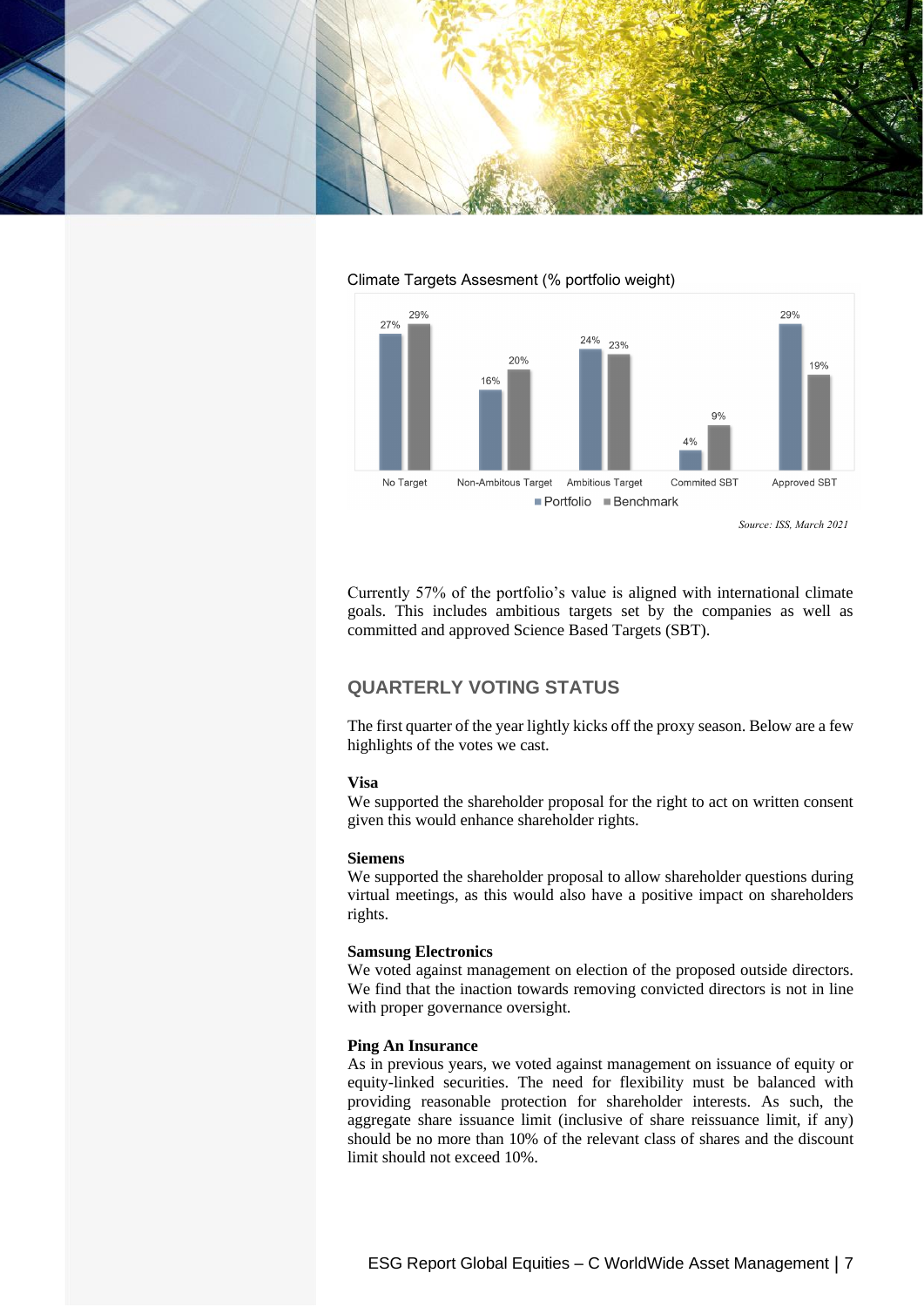

Please see highlighted voting below. A full list of all votes cast during the quarter is available upon request.

| <b>Company</b>                                      | Date       | Type   | Proponent*   | Proposal Votable | number proposal | Proposal text                                                                                    | Management<br>recommendation | Voting policy<br>recommendation | Vote<br>instruction | Vote against<br>management |
|-----------------------------------------------------|------------|--------|--------------|------------------|-----------------|--------------------------------------------------------------------------------------------------|------------------------------|---------------------------------|---------------------|----------------------------|
| Visa Inc.                                           | 26/01/2021 | Annual | Share Holder | 6                | Yes             | Provide Right to Act by Written Consent                                                          | Against                      | For                             | For                 | Yes                        |
| Siemens AG                                          | 03/02/2021 | Annual | Share Holder | 10               | Yes             | Amend Articles Re: Allow Shareholder Questions during the<br>Virtual Meeting                     | Against                      | For                             | For                 | Yes                        |
| Samsung Electronics Co., Ltd.                       | 17/03/2021 | Annual | Management   | 3                | Yes             | Elect Kim Sun-uk as Outside Director to Serve as an Audit<br>Committee Member                    | For                          | Against                         | Against             | Yes                        |
| Samsung Electronics Co., Ltd.                       | 17/03/2021 | Annual | Management   | 2.1.1            | Yes             | Elect Park Byung-gook as Outside Director                                                        | For                          | Against                         | Against             | Yes                        |
| Samsung Electronics Co., Ltd.                       | 17/03/2021 | Annual | Management   | 2.1.2            | Yes             | Elect Kim Jeong as Outside Director                                                              | For                          | Against                         | Against             | Yes                        |
| Novo Nordisk A/S                                    | 25/03/2021 | Annual | Management   | 8.6a             | Yes             | Allow Shareholder Meetings to be Held Partially or Fully by<br>Electronic Means                  | For                          | Against                         | Against             | <b>Yes</b>                 |
| Ping An Insurance (Group)<br>Company of China, Ltd. | 25/03/2021 | Annual | Management   | 11               | Yes             | Approve Issuance of Equity or Equity-Linked Securities<br>without Preemptive Rights for H Shares | For                          | Against                         | Against             | Yes                        |